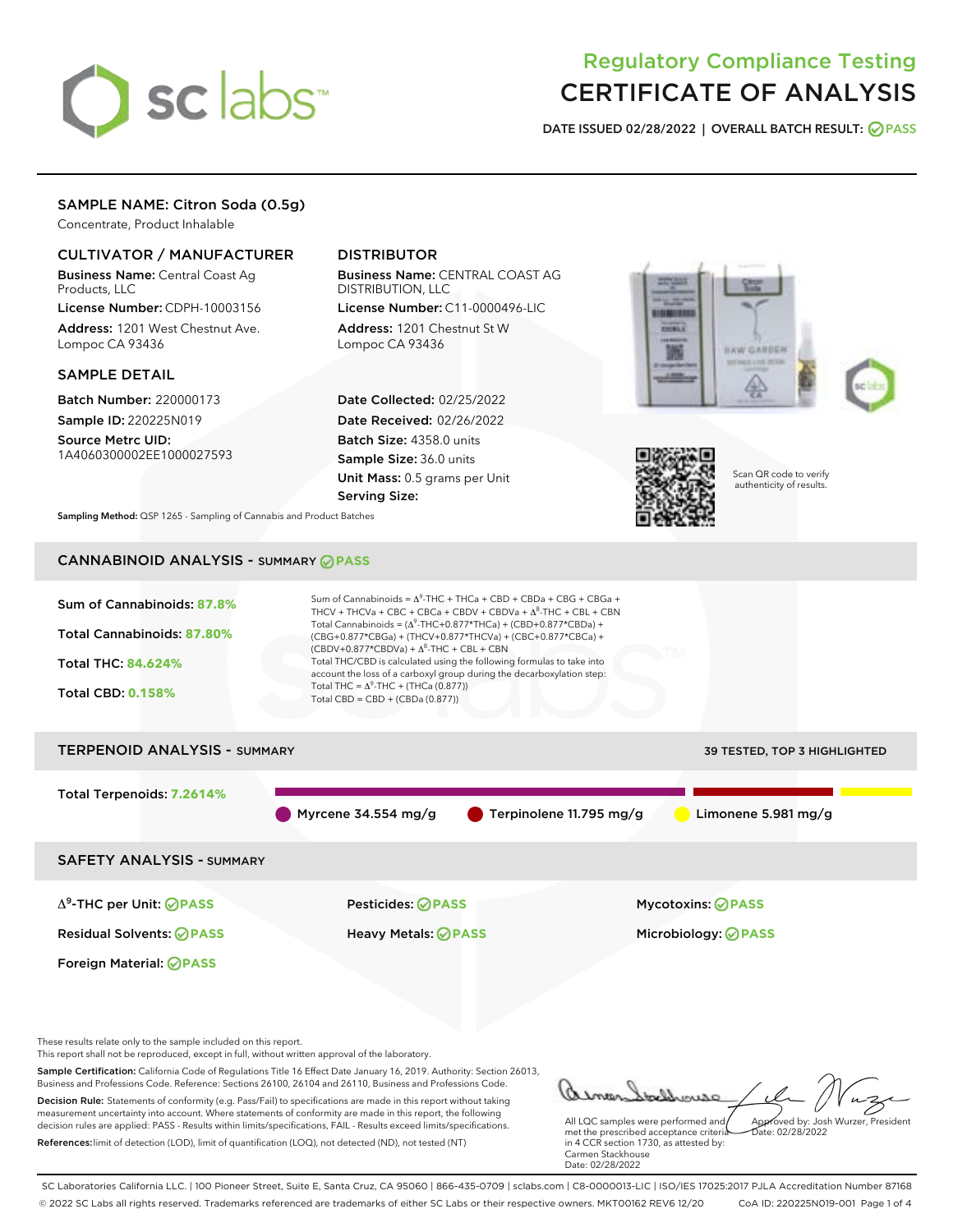



CITRON SODA (0.5G) | DATE ISSUED 02/28/2022 | OVERALL BATCH RESULT: @ PASS

#### CANNABINOID TEST RESULTS - 02/26/2022 PASS

Tested by high-performance liquid chromatography with diode-array detection (HPLC-DAD). **Method:** QSP 1157 - Analysis of Cannabinoids by HPLC-DAD

#### TOTAL CANNABINOIDS: **87.80%**

Total Cannabinoids (Total THC) + (Total CBD) + (Total CBG) + (Total THCV) + (Total CBC) +  $(Total$  CBDV) +  $\Delta$ <sup>8</sup>-THC + CBL + CBN

TOTAL THC: **84.624%** Total THC (Δ<sup>9</sup> -THC+0.877\*THCa)

TOTAL CBD: **0.158%**

Total CBD (CBD+0.877\*CBDa)

TOTAL CBG: 2.034% Total CBG (CBG+0.877\*CBGa)

TOTAL THCV: 0.44% Total THCV (THCV+0.877\*THCVa)

TOTAL CBC: ND Total CBC (CBC+0.877\*CBCa)

TOTAL CBDV: ND Total CBDV (CBDV+0.877\*CBDVa)

| <b>COMPOUND</b>  | LOD/LOQ<br>(mg/g)          | <b>MEASUREMENT</b><br><b>UNCERTAINTY</b><br>(mg/g) | <b>RESULT</b><br>(mg/g) | <b>RESULT</b><br>(%) |
|------------------|----------------------------|----------------------------------------------------|-------------------------|----------------------|
| $\Lambda^9$ -THC | 0.06 / 0.26                | ±22.679                                            | 846.24                  | 84.624               |
| <b>CBG</b>       | 0.06/0.19                  | ±0.624                                             | 20.34                   | 2.034                |
| <b>THCV</b>      | 0.1/0.2                    | ±0.17                                              | 4.4                     | 0.44                 |
| <b>CBN</b>       | 0.1/0.3                    | ±0.15                                              | 2.9                     | 0.29                 |
| $\Delta^8$ -THC  | 0.1 / 0.4                  | ±0.16                                              | 2.5                     | 0.25                 |
| <b>CBD</b>       | 0.07/0.29                  | ±0.057                                             | 1.58                    | 0.158                |
| <b>THCa</b>      | 0.05/0.14                  | N/A                                                | <b>ND</b>               | <b>ND</b>            |
| <b>THCVa</b>     | 0.07 / 0.20                | N/A                                                | <b>ND</b>               | <b>ND</b>            |
| <b>CBDa</b>      | 0.02/0.19                  | N/A                                                | <b>ND</b>               | <b>ND</b>            |
| <b>CBDV</b>      | 0.04 / 0.15                | N/A                                                | <b>ND</b>               | <b>ND</b>            |
| <b>CBDVa</b>     | 0.03/0.53                  | N/A                                                | <b>ND</b>               | <b>ND</b>            |
| <b>CBGa</b>      | 0.1 / 0.2                  | N/A                                                | <b>ND</b>               | <b>ND</b>            |
| <b>CBL</b>       | 0.06 / 0.24                | N/A                                                | <b>ND</b>               | <b>ND</b>            |
| <b>CBC</b>       | 0.2 / 0.5                  | N/A                                                | <b>ND</b>               | <b>ND</b>            |
| <b>CBCa</b>      | 0.07/0.28                  | N/A                                                | <b>ND</b>               | <b>ND</b>            |
|                  | <b>SUM OF CANNABINOIDS</b> |                                                    | 878.0 mg/g              | 87.8%                |

#### **UNIT MASS: 0.5 grams per Unit**

| $\Delta^9$ -THC per Unit               | 1100 per-package limit | 423.12 mg/unit | <b>PASS</b> |
|----------------------------------------|------------------------|----------------|-------------|
| <b>Total THC per Unit</b>              |                        | 423.12 mg/unit |             |
| <b>CBD</b> per Unit                    |                        | $0.79$ mg/unit |             |
| <b>Total CBD per Unit</b>              |                        | $0.79$ mg/unit |             |
| <b>Sum of Cannabinoids</b><br>per Unit |                        | 439.0 mg/unit  |             |
| <b>Total Cannabinoids</b><br>per Unit  |                        | 438.9 mg/unit  |             |

| <b>COMPOUND</b>         | LOD/LOQ<br>(mg/g) | <b>MEASUREMENT</b><br><b>UNCERTAINTY</b><br>(mg/g) | <b>RESULT</b><br>(mg/g)                          | <b>RESULT</b><br>(%) |
|-------------------------|-------------------|----------------------------------------------------|--------------------------------------------------|----------------------|
| <b>Myrcene</b>          | 0.008 / 0.025     | ±0.3455                                            | 34.554                                           | 3.4554               |
| Terpinolene             | 0.008 / 0.026     | ±0.1875                                            | 11.795                                           | 1.1795               |
| Limonene                | 0.005 / 0.016     | ±0.0664                                            | 5.981                                            | 0.5981               |
| β-Ocimene               | 0.006 / 0.020     | ±0.1068                                            | 4.273                                            | 0.4273               |
| β-Caryophyllene         | 0.004 / 0.012     | ±0.0971                                            | 3.506                                            | 0.3506               |
| $\alpha$ -Pinene        | 0.005 / 0.017     | ±0.0209                                            | 3.115                                            | 0.3115               |
| β-Pinene                | 0.004 / 0.014     | ±0.0256                                            | 2.874                                            | 0.2874               |
| Linalool                | 0.009 / 0.032     | ±0.0304                                            | 1.026                                            | 0.1026               |
| $\alpha$ -Humulene      | 0.009 / 0.029     | ±0.0234                                            | 0.934                                            | 0.0934               |
| <b>Terpineol</b>        | 0.009 / 0.031     | ±0.0409                                            | 0.856                                            | 0.0856               |
| trans-ß-Farnesene       | 0.008 / 0.025     | ±0.0179                                            | 0.649                                            | 0.0649               |
| $\Delta^3$ -Carene      | 0.005 / 0.018     | ±0.0049                                            | 0.440                                            | 0.0440               |
| $\alpha$ -Phellandrene  | 0.006 / 0.020     | ±0.0044                                            | 0.417                                            | 0.0417               |
| $\alpha$ -Terpinene     | 0.005 / 0.017     | ±0.0041                                            | 0.352                                            | 0.0352               |
| Fenchol                 | 0.010 / 0.034     | ±0.0102                                            | 0.339                                            | 0.0339               |
| $\gamma$ -Terpinene     | 0.006 / 0.018     | ±0.0039                                            | 0.289                                            | 0.0289               |
| Guaiol                  | 0.009 / 0.030     | ±0.0104                                            | 0.283                                            | 0.0283               |
| Camphene                | 0.005 / 0.015     | ±0.0014                                            | 0.156                                            | 0.0156               |
| Valencene               | 0.009 / 0.030     | ±0.0075                                            | 0.139                                            | 0.0139               |
| Nerolidol               | 0.006 / 0.019     | ±0.0067                                            | 0.136                                            | 0.0136               |
| <b>Borneol</b>          | 0.005 / 0.016     | ±0.0028                                            | 0.085                                            | 0.0085               |
| p-Cymene                | 0.005 / 0.016     | ±0.0017                                            | 0.082                                            | 0.0082               |
| Fenchone                | 0.009 / 0.028     | ±0.0017                                            | 0.076                                            | 0.0076               |
| $\alpha$ -Bisabolol     | 0.008 / 0.026     | ±0.0024                                            | 0.058                                            | 0.0058               |
| Eucalyptol              | 0.006 / 0.018     | ±0.0011                                            | 0.057                                            | 0.0057               |
| Sabinene                | 0.004 / 0.014     | ±0.0004                                            | 0.043                                            | 0.0043               |
| Caryophyllene<br>Oxide  | 0.010 / 0.033     | ±0.0014                                            | 0.040                                            | 0.0040               |
| <b>Citronellol</b>      | 0.003 / 0.010     | ±0.0014                                            | 0.036                                            | 0.0036               |
| Sabinene Hydrate        | 0.006 / 0.022     | ±0.0007                                            | 0.023                                            | 0.0023               |
| Isoborneol              | 0.004 / 0.012     | N/A                                                | <loq< th=""><th><math>&lt;</math>LOQ</th></loq<> | $<$ LOQ              |
| Nerol                   | 0.003 / 0.011     | N/A                                                | <loq< th=""><th><loq< th=""></loq<></th></loq<>  | <loq< th=""></loq<>  |
| Geraniol                | 0.002 / 0.007     | N/A                                                | <loq< th=""><th><loq< th=""></loq<></th></loq<>  | <loq< th=""></loq<>  |
| Isopulegol              | 0.005 / 0.016     | N/A                                                | ND                                               | ND                   |
| Camphor                 | 0.006 / 0.019     | N/A                                                | ND                                               | <b>ND</b>            |
| Menthol                 | 0.008 / 0.025     | N/A                                                | ND                                               | ND                   |
| Pulegone                | 0.003 / 0.011     | N/A                                                | ND                                               | ND                   |
| <b>Geranyl Acetate</b>  | 0.004 / 0.014     | N/A                                                | <b>ND</b>                                        | ND                   |
| $\alpha$ -Cedrene       | 0.005 / 0.016     | N/A                                                | ND                                               | ND                   |
| Cedrol                  | 0.008 / 0.027     | N/A                                                | <b>ND</b>                                        | ND                   |
| <b>TOTAL TERPENOIDS</b> |                   |                                                    | 72.614 mg/g                                      | 7.2614%              |

SC Laboratories California LLC. | 100 Pioneer Street, Suite E, Santa Cruz, CA 95060 | 866-435-0709 | sclabs.com | C8-0000013-LIC | ISO/IES 17025:2017 PJLA Accreditation Number 87168 © 2022 SC Labs all rights reserved. Trademarks referenced are trademarks of either SC Labs or their respective owners. MKT00162 REV6 12/20 CoA ID: 220225N019-001 Page 2 of 4

## TERPENOID TEST RESULTS - 02/27/2022

Terpene analysis utilizing gas chromatography-flame ionization detection (GC-FID). **Method:** QSP 1192 - Analysis of Terpenoids by GC-FID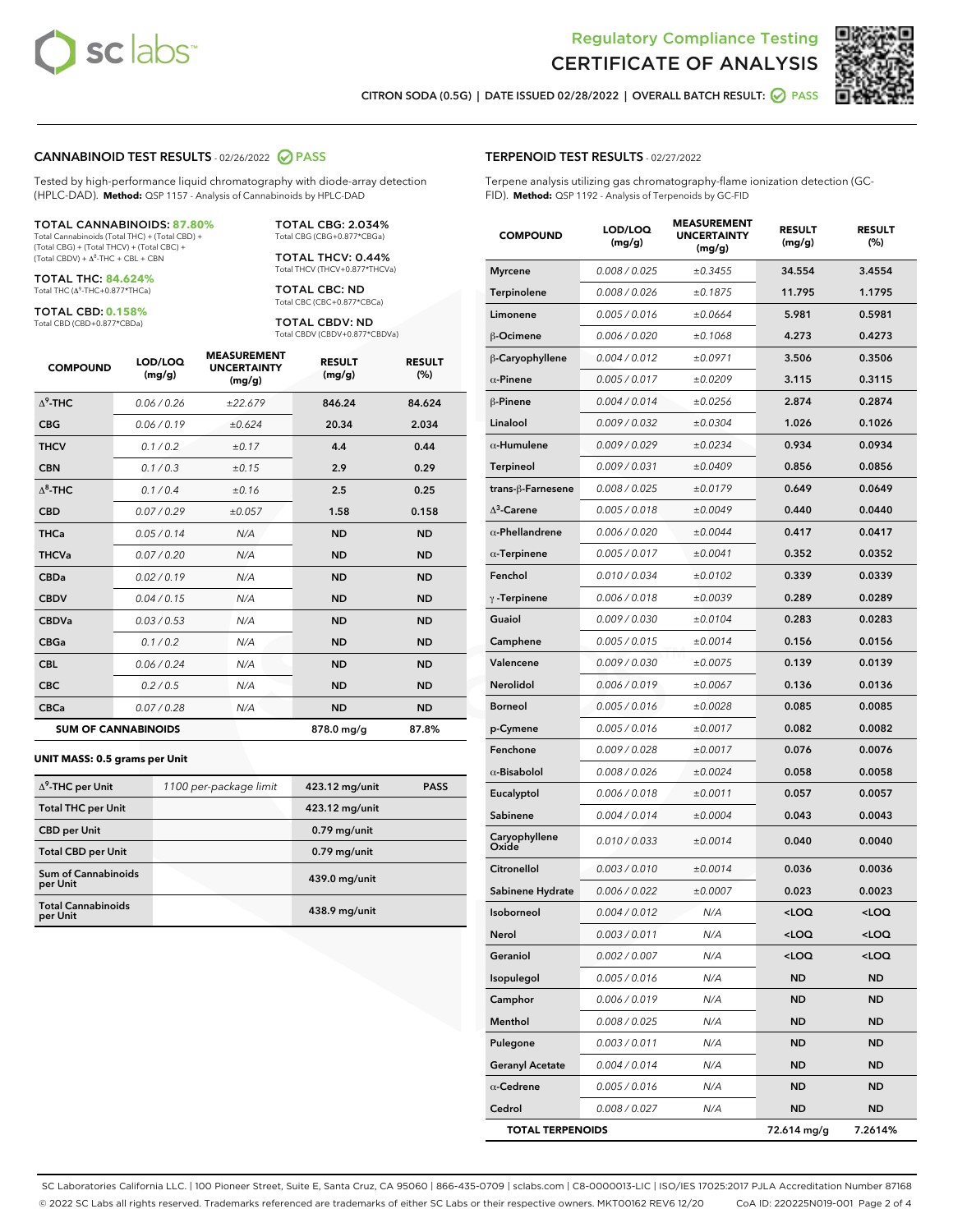



CITRON SODA (0.5G) | DATE ISSUED 02/28/2022 | OVERALL BATCH RESULT: @ PASS

# CATEGORY 1 PESTICIDE TEST RESULTS - 02/27/2022 2 PASS

Pesticide and plant growth regulator analysis utilizing high-performance liquid chromatography-mass spectrometry (HPLC-MS) or gas chromatography-mass spectrometry (GC-MS). \*GC-MS utilized where indicated. **Method:** QSP 1212 - Analysis of Pesticides and Mycotoxins by LC-MS or QSP 1213 - Analysis of Pesticides by GC-MS

| <b>COMPOUND</b>             | LOD/LOQ<br>$(\mu g/g)$ | <b>ACTION</b><br><b>LIMIT</b><br>$(\mu g/g)$ | <b>MEASUREMENT</b><br><b>UNCERTAINTY</b><br>$(\mu g/g)$ | <b>RESULT</b><br>$(\mu g/g)$ | <b>RESULT</b> |
|-----------------------------|------------------------|----------------------------------------------|---------------------------------------------------------|------------------------------|---------------|
| <b>Aldicarb</b>             | 0.03 / 0.08            | $\ge$ LOD                                    | N/A                                                     | <b>ND</b>                    | <b>PASS</b>   |
| Carbofuran                  | 0.02 / 0.05            | $\ge$ LOD                                    | N/A                                                     | <b>ND</b>                    | <b>PASS</b>   |
| Chlordane*                  | 0.03 / 0.08            | $\ge$ LOD                                    | N/A                                                     | <b>ND</b>                    | <b>PASS</b>   |
| Chlorfenapyr*               | 0.03 / 0.10            | $\ge$ LOD                                    | N/A                                                     | <b>ND</b>                    | <b>PASS</b>   |
| Chlorpyrifos                | 0.02 / 0.06            | $\ge$ LOD                                    | N/A                                                     | <b>ND</b>                    | <b>PASS</b>   |
| Coumaphos                   | 0.02 / 0.07            | $\ge$ LOD                                    | N/A                                                     | <b>ND</b>                    | <b>PASS</b>   |
| <b>Daminozide</b>           | 0.02 / 0.07            | $\ge$ LOD                                    | N/A                                                     | <b>ND</b>                    | <b>PASS</b>   |
| <b>Dichlorvos</b><br>(DDVP) | 0.03/0.09              | $\ge$ LOD                                    | N/A                                                     | <b>ND</b>                    | <b>PASS</b>   |
| Dimethoate                  | 0.03/0.08              | $>$ LOD                                      | N/A                                                     | <b>ND</b>                    | <b>PASS</b>   |
| Ethoprophos                 | 0.03/0.10              | $\ge$ LOD                                    | N/A                                                     | <b>ND</b>                    | <b>PASS</b>   |
| Etofenprox                  | 0.02 / 0.06            | $\ge$ LOD                                    | N/A                                                     | <b>ND</b>                    | <b>PASS</b>   |
| Fenoxycarb                  | 0.03 / 0.08            | $\ge$ LOD                                    | N/A                                                     | <b>ND</b>                    | <b>PASS</b>   |
| Fipronil                    | 0.03 / 0.08            | $\geq$ LOD                                   | N/A                                                     | <b>ND</b>                    | <b>PASS</b>   |
| Imazalil                    | 0.02 / 0.06            | $>$ LOD                                      | N/A                                                     | <b>ND</b>                    | <b>PASS</b>   |
| Methiocarb                  | 0.02 / 0.07            | $\ge$ LOD                                    | N/A                                                     | <b>ND</b>                    | <b>PASS</b>   |
| Parathion-methyl            | 0.03/0.10              | $\ge$ LOD                                    | N/A                                                     | <b>ND</b>                    | <b>PASS</b>   |
| <b>Mevinphos</b>            | 0.03/0.09              | $\ge$ LOD                                    | N/A                                                     | <b>ND</b>                    | <b>PASS</b>   |
| Paclobutrazol               | 0.02 / 0.05            | $\ge$ LOD                                    | N/A                                                     | <b>ND</b>                    | <b>PASS</b>   |
| Propoxur                    | 0.03/0.09              | $\ge$ LOD                                    | N/A                                                     | <b>ND</b>                    | <b>PASS</b>   |
| Spiroxamine                 | 0.03 / 0.08            | $\ge$ LOD                                    | N/A                                                     | <b>ND</b>                    | <b>PASS</b>   |
| <b>Thiacloprid</b>          | 0.03 / 0.10            | $\ge$ LOD                                    | N/A                                                     | <b>ND</b>                    | <b>PASS</b>   |

# CATEGORY 2 PESTICIDE TEST RESULTS - 02/27/2022 @ PASS

| <b>COMPOUND</b>          | LOD/LOO<br>$(\mu g/g)$ | <b>ACTION</b><br>LIMIT<br>$(\mu g/g)$ | <b>MEASUREMENT</b><br><b>UNCERTAINTY</b><br>$(\mu g/g)$ | <b>RESULT</b><br>$(\mu g/g)$ | <b>RESULT</b> |
|--------------------------|------------------------|---------------------------------------|---------------------------------------------------------|------------------------------|---------------|
| Abamectin                | 0.03/0.10              | 0.1                                   | N/A                                                     | <b>ND</b>                    | <b>PASS</b>   |
| Acephate                 | 0.02/0.07              | 0.1                                   | N/A                                                     | <b>ND</b>                    | <b>PASS</b>   |
| Acequinocyl              | 0.02/0.07              | 0.1                                   | N/A                                                     | <b>ND</b>                    | <b>PASS</b>   |
| Acetamiprid              | 0.02/0.05              | 0.1                                   | N/A                                                     | <b>ND</b>                    | <b>PASS</b>   |
| Azoxystrobin             | 0.02/0.07              | 0.1                                   | N/A                                                     | <b>ND</b>                    | <b>PASS</b>   |
| <b>Bifenazate</b>        | 0.01/0.04              | 0.1                                   | N/A                                                     | <b>ND</b>                    | <b>PASS</b>   |
| <b>Bifenthrin</b>        | 0.02 / 0.05            | 3                                     | N/A                                                     | <b>ND</b>                    | <b>PASS</b>   |
| <b>Boscalid</b>          | 0.03/0.09              | 0.1                                   | N/A                                                     | <b>ND</b>                    | <b>PASS</b>   |
| Captan                   | 0.19/0.57              | 0.7                                   | N/A                                                     | <b>ND</b>                    | <b>PASS</b>   |
| Carbaryl                 | 0.02/0.06              | 0.5                                   | N/A                                                     | <b>ND</b>                    | <b>PASS</b>   |
| Chlorantranilip-<br>role | 0.04 / 0.12            | 10                                    | N/A                                                     | <b>ND</b>                    | <b>PASS</b>   |
| Clofentezine             | 0.03/0.09              | 0.1                                   | N/A                                                     | <b>ND</b>                    | <b>PASS</b>   |

# CATEGORY 2 PESTICIDE TEST RESULTS - 02/27/2022 continued

| <b>COMPOUND</b>               | LOD/LOQ<br>(µg/g) | <b>ACTION</b><br>LIMIT<br>$(\mu g/g)$ | <b>MEASUREMENT</b><br><b>UNCERTAINTY</b><br>$(\mu g/g)$ | <b>RESULT</b><br>(µg/g) | <b>RESULT</b> |
|-------------------------------|-------------------|---------------------------------------|---------------------------------------------------------|-------------------------|---------------|
| Cyfluthrin                    | 0.12 / 0.38       | $\overline{c}$                        | N/A                                                     | <b>ND</b>               | <b>PASS</b>   |
| Cypermethrin                  | 0.11 / 0.32       | 1                                     | N/A                                                     | <b>ND</b>               | <b>PASS</b>   |
| <b>Diazinon</b>               | 0.02 / 0.05       | 0.1                                   | N/A                                                     | <b>ND</b>               | <b>PASS</b>   |
| Dimethomorph                  | 0.03 / 0.09       | $\overline{2}$                        | N/A                                                     | <b>ND</b>               | <b>PASS</b>   |
| Etoxazole                     | 0.02 / 0.06       | 0.1                                   | N/A                                                     | <b>ND</b>               | <b>PASS</b>   |
| Fenhexamid                    | 0.03 / 0.09       | 0.1                                   | N/A                                                     | <b>ND</b>               | <b>PASS</b>   |
| Fenpyroximate                 | 0.02 / 0.06       | 0.1                                   | N/A                                                     | <b>ND</b>               | <b>PASS</b>   |
| <b>Flonicamid</b>             | 0.03 / 0.10       | 0.1                                   | N/A                                                     | <b>ND</b>               | <b>PASS</b>   |
| Fludioxonil                   | 0.03 / 0.10       | 0.1                                   | N/A                                                     | <b>ND</b>               | <b>PASS</b>   |
| Hexythiazox                   | 0.02 / 0.07       | 0.1                                   | N/A                                                     | <b>ND</b>               | <b>PASS</b>   |
| Imidacloprid                  | 0.04 / 0.11       | 5                                     | N/A                                                     | <b>ND</b>               | <b>PASS</b>   |
| Kresoxim-methyl               | 0.02 / 0.07       | 0.1                                   | N/A                                                     | <b>ND</b>               | <b>PASS</b>   |
| Malathion                     | 0.03 / 0.09       | 0.5                                   | N/A                                                     | <b>ND</b>               | <b>PASS</b>   |
| Metalaxyl                     | 0.02 / 0.07       | $\overline{c}$                        | N/A                                                     | <b>ND</b>               | <b>PASS</b>   |
| Methomyl                      | 0.03 / 0.10       | $\mathcal{I}$                         | N/A                                                     | <b>ND</b>               | <b>PASS</b>   |
| Myclobutanil                  | 0.03 / 0.09       | 0.1                                   | N/A                                                     | <b>ND</b>               | <b>PASS</b>   |
| Naled                         | 0.02 / 0.07       | 0.1                                   | N/A                                                     | <b>ND</b>               | <b>PASS</b>   |
| Oxamyl                        | 0.04 / 0.11       | 0.5                                   | N/A                                                     | <b>ND</b>               | <b>PASS</b>   |
| Pentachloronitro-<br>benzene* | 0.03 / 0.09       | 0.1                                   | N/A                                                     | <b>ND</b>               | <b>PASS</b>   |
| Permethrin                    | 0.04 / 0.12       | 0.5                                   | N/A                                                     | <b>ND</b>               | <b>PASS</b>   |
| Phosmet                       | 0.03 / 0.10       | 0.1                                   | N/A                                                     | <b>ND</b>               | <b>PASS</b>   |
| Piperonyl<br><b>Butoxide</b>  | 0.02 / 0.07       | 3                                     | N/A                                                     | <b>ND</b>               | <b>PASS</b>   |
| Prallethrin                   | 0.03 / 0.08       | 0.1                                   | N/A                                                     | <b>ND</b>               | <b>PASS</b>   |
| Propiconazole                 | 0.02 / 0.07       | 0.1                                   | N/A                                                     | <b>ND</b>               | <b>PASS</b>   |
| Pyrethrins                    | 0.04 / 0.12       | 0.5                                   | N/A                                                     | <b>ND</b>               | <b>PASS</b>   |
| Pyridaben                     | 0.02 / 0.07       | 0.1                                   | N/A                                                     | <b>ND</b>               | <b>PASS</b>   |
| Spinetoram                    | 0.02 / 0.07       | 0.1                                   | N/A                                                     | ND                      | PASS          |
| Spinosad                      | 0.02 / 0.07       | 0.1                                   | N/A                                                     | <b>ND</b>               | <b>PASS</b>   |
| Spiromesifen                  | 0.02 / 0.05       | 0.1                                   | N/A                                                     | <b>ND</b>               | <b>PASS</b>   |
| Spirotetramat                 | 0.02 / 0.06       | 0.1                                   | N/A                                                     | <b>ND</b>               | <b>PASS</b>   |
| Tebuconazole                  | 0.02 / 0.07       | 0.1                                   | N/A                                                     | <b>ND</b>               | <b>PASS</b>   |
| Thiamethoxam                  | 0.03 / 0.10       | 5                                     | N/A                                                     | ND                      | <b>PASS</b>   |
| Trifloxystrobin               | 0.03 / 0.08       | 0.1                                   | N/A                                                     | ND                      | <b>PASS</b>   |

SC Laboratories California LLC. | 100 Pioneer Street, Suite E, Santa Cruz, CA 95060 | 866-435-0709 | sclabs.com | C8-0000013-LIC | ISO/IES 17025:2017 PJLA Accreditation Number 87168 © 2022 SC Labs all rights reserved. Trademarks referenced are trademarks of either SC Labs or their respective owners. MKT00162 REV6 12/20 CoA ID: 220225N019-001 Page 3 of 4